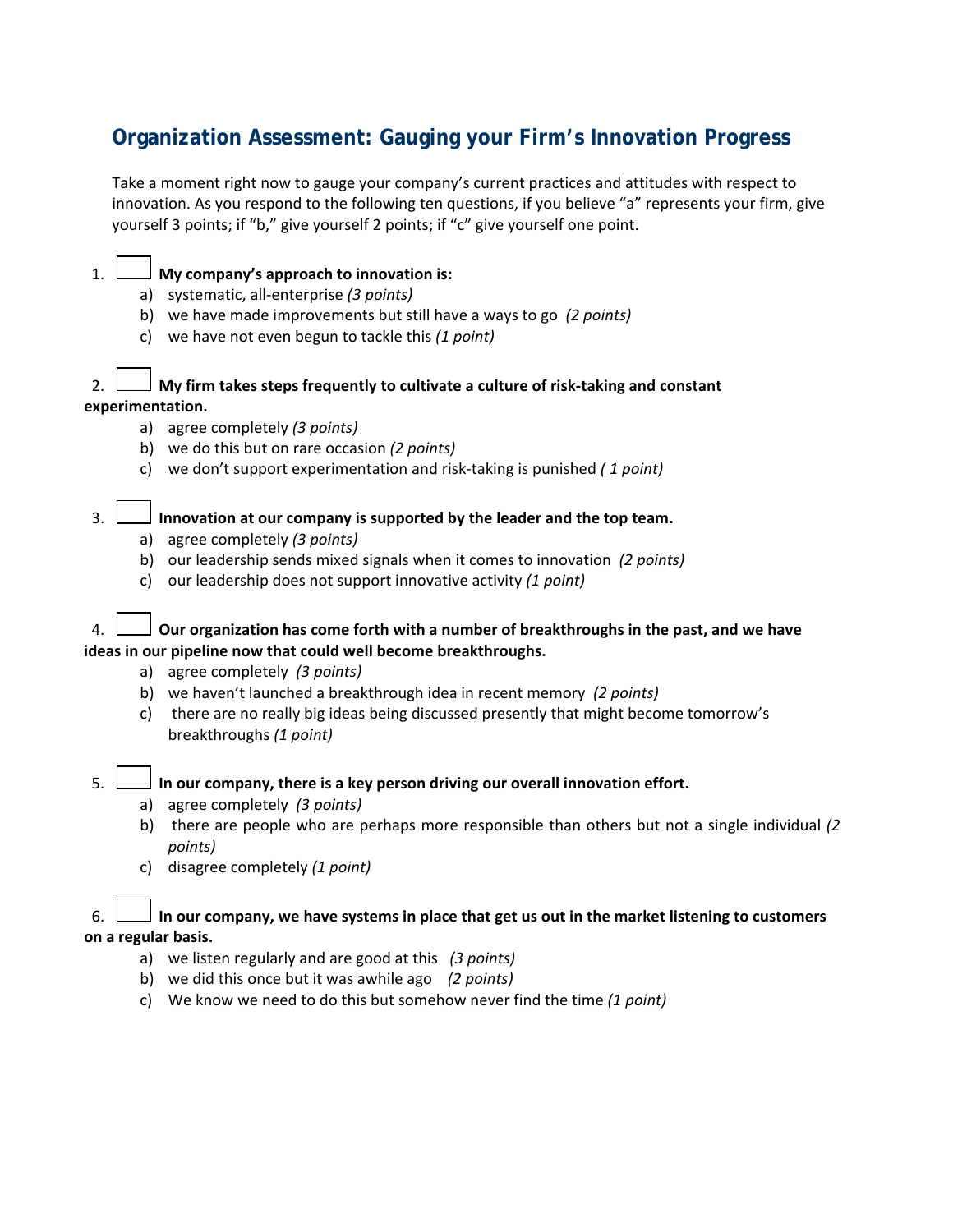## 7. **We have an organized system in place that goes beyond focus groups and surveys to help us understand the unarticulated needs of customers.**

- a) We are doing some interesting things in this area *(3 points)*
- b) We only occasionally survey customers and do focus groups *(2 points)*
- c) These methods were news to me (my company has never tried to identify unarticulated needs) *(1 point)*

## 8. **We constantly look at ways to strengthen the process by which we come up with ideas and bring them to life.**

- a) Our idea factory is humming and we continuously look at our processes in this regard (3 points)
- b) We still look at the idea factory as traditional R&D but have taken steps to enlarge our vision (2 points)
- c) Our idea factory only seems to churn out incremental ideas and is badly in need of retooling (1 point)

## 9. **In my company, we have enough people who have the ability to champion ideas to fruition.**

- a) We have lots of these people *(3 points)*
- b) We have a few but not nearly enough who really have what it takes *(2 points)*
- c) Frankly, I am one of the few people in our organization who understands what it takes to lead innovation and we need many more. *(1 point)*

## 10. **Our organization recognizes and rewards entrepreneurial behavior and doesn't punish people when they fail.**

- a) I agree with this statement *(3 points)*
- b) I can't think of very many ways we truly recognize and encourage people who stick their necks out on an innovation project *(2 points)*
- c) Unfortunately, I can think of someone in our company who was indeed punished for being associated with a failed project *(1 point)*

| <b>MY TOTAL SCORE:</b> |  |
|------------------------|--|
|------------------------|--|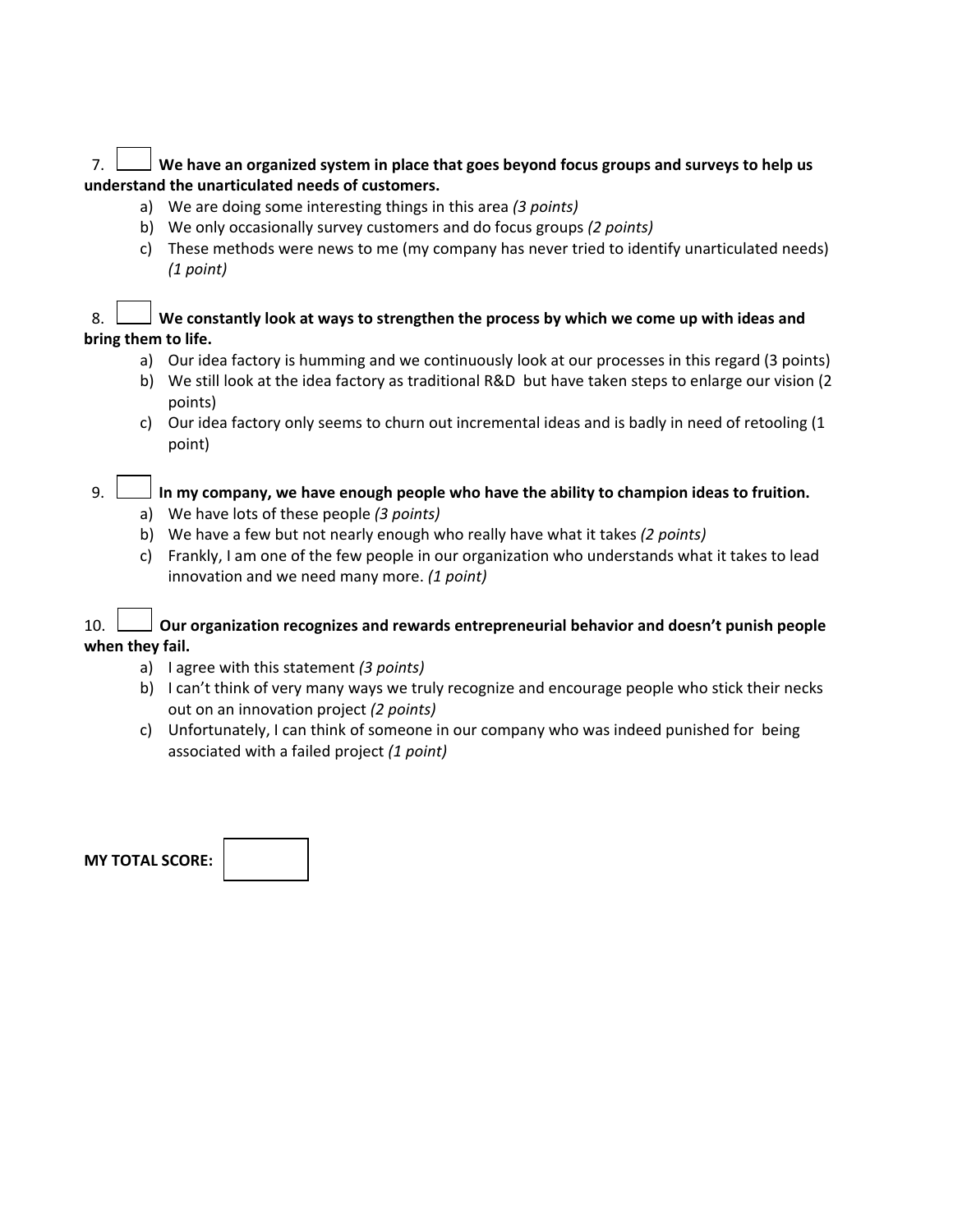#### **26 to 30 points**

Congratulations! Your company is a stellar standout when it comes to innovation. Keep up the good work.

Consider these next steps:

- o Promote your company's innovation activities by publishing success stories in trade and consumer publications. Spreading the news that your company is an innovation standout will enhance your reputation and ability to recruit talented employees.
- o Contact Robert Tucker at rtucker@innovationresource.com. He is always looking for new case examples and success practices.
- o Even though you scored in the Elite category, consider retaking the quiz and look at those questions where you rated your firm less than outstanding.

#### **11 to 25 points**

While your organization has obviously taken steps to improve innovation capability, your score shows that so far, your efforts have not yet paid off. If you do nothing, you may even be in danger of falling back into old patterns. Use this executive online briefing as a springboard to discussion, and to build consensus for moving forward.

Consider these next steps:

- o Go back through the questions, and evaluate which best practices your firm has not mastered. Create a plan to address those issues.
- o Ask your management team to review "Inside the Innovation Elite." This will help reinforce your commitment to innovation and get your executive team on board with the initiative.
- o Compare your colleagues' overall score in this Assessment with your own. In what best practice areas – Drive From the Top, Develop a Systematic Process for Innovation, Mine the Future, Fortify Your Idea Factory, Cultivate a Risk‐taking Culture – did you and your colleagues find agreement? In which did you find disparity of response?
- o Identify areas where everyone agreed that your firm has not taken steps to address. Consider launching an all‐enterprise initiative to build innovation capability.

#### **1 to 10 points**

Your organization needs a great deal of work to make innovation a core competence. What can you do to help? Start by sharing this online executive briefing with at least one of your closest colleagues to gauge their reaction.

Consider these next steps:

- o Speak informally with your colleagues. Try to get a better feel for why innovation has not been on the radar in your organization. Consider how emphasis on building innovation capability might drive growth, differentiation and competitive advantage.
- o Become the point person for innovation in your firm. The fact that you reviewed Inside the Innovation Elite demonstrates that you see the need to improve in this arena. Ask yourself, who else in your firm might you share this executive briefing with, to begin the awareness‐building process?